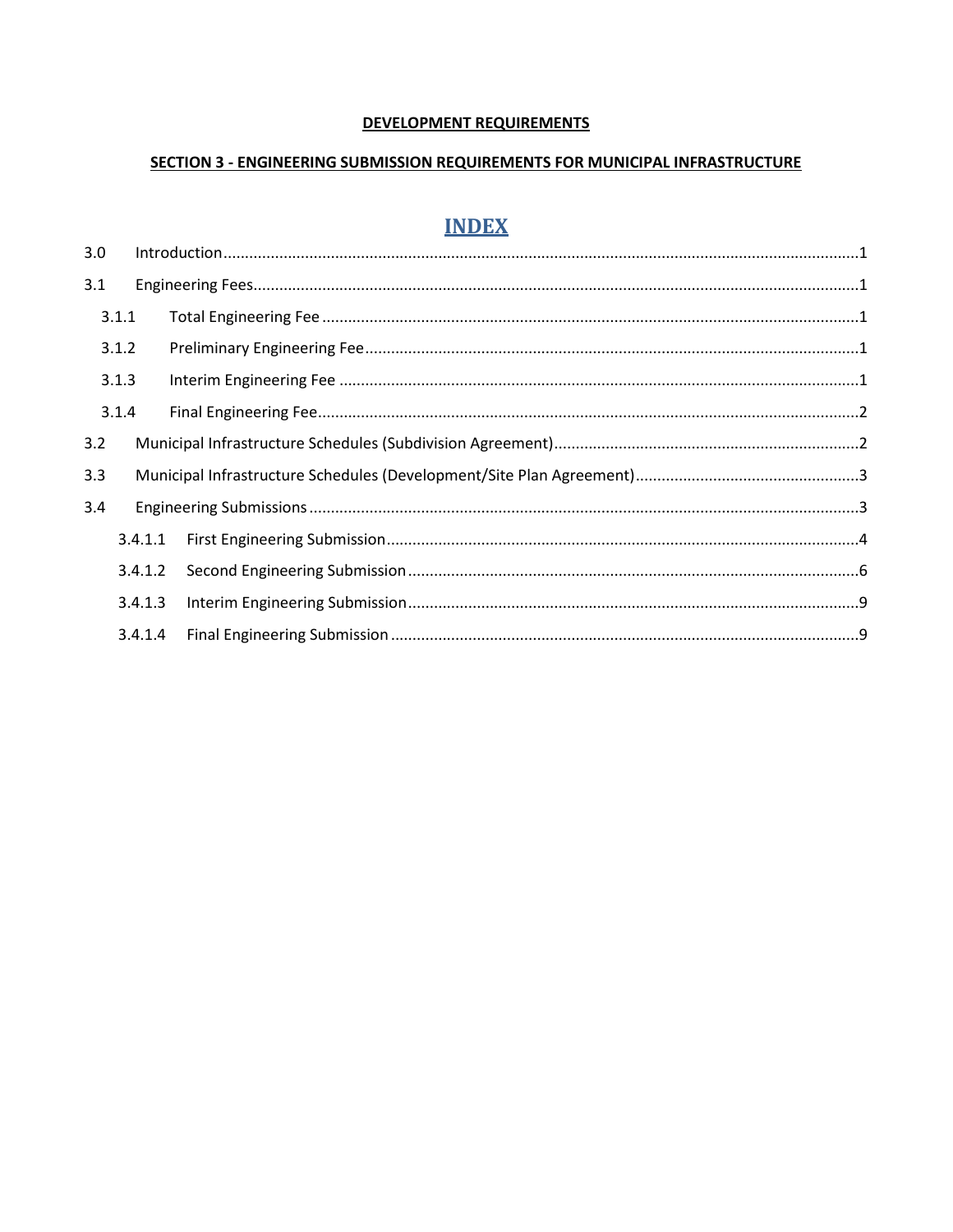# <span id="page-1-0"></span>**3.0 Introduction**

The purpose of this section is to outline the general engineering submission requirements for municipal infrastructure works to support a development application including Plans of Subdivision, Rezoning, Lifting of the "H" Holding Zone, Site Plan and Consent applications.

These municipal infrastructure works are contained within schedules of a Subdivision Agreement, Development Agreement or Site Plan Agreement.

Standard templates for these agreements can be obtained from the Planning and Building Department.

# <span id="page-1-1"></span>**3.1 Engineering Fees**

City of Mississauga (City) Engineering Fees are calculated in accordance with the current City Fees and Charges By-law provided on the City's website [\(http://www.mississauga.ca/portal/cityhall/bylaws\)](http://www.mississauga.ca/portal/cityhall/bylaws) under "Fees and Charges By-law: Planning Act Processing".

City Engineering Fees are to be paid to the Transportation and Works Department Customer Service Counter located at 3185 Mavis Road, Mississauga, Ontario, L5C 1T7.

All City Engineering Fees are to be submitted by certified cheque, bank draft or money order. All cheques are to be made out to the City of Mississauga.

Region of Peel Engineering Fees are to be paid directly to the Region of Peel. For the Region's portion of engineering fees, please contact the Development Services Section of the Public Works Department.

### <span id="page-1-2"></span>**3.1.1 Total Engineering Fee**

The Total Engineering Fee is a requirement prior to finalizing the Municipal Infrastructure Schedules of the Agreement. This fee is calculated in accordance with the Current Fees and Charges By-law noted above. To calculate the City's Total Engineering Fee, the total cost of all servicing works is used to determine the fee bracket. Once the fee bracket is determined, the Total Engineering Fee is a percentage of the City's portion of the servicing works or a minimum of, based on the fee bracket. The Preliminary Engineering Fee is credited towards this fee.

# <span id="page-1-3"></span>**3.1.2 Preliminary Engineering Fee**

A Preliminary Engineering Fee of \$1,500.00 must be paid prior to review and circulation of the First Engineering Submission. This non-refudable fee will be credited towards the Total Engineering Fee required for the municipal infrastructure works.

### <span id="page-1-4"></span>**3.1.3 Interim Engineering Fee**

An Interim Engineering Fee is a requirement of an Interim Engineering Submission. This fee is calculated in accordance with the Current Fees and Charges By-law noted above. This non-refundable fee is not credited towards the Total Engineering Fee required for the municipal infrastructure works.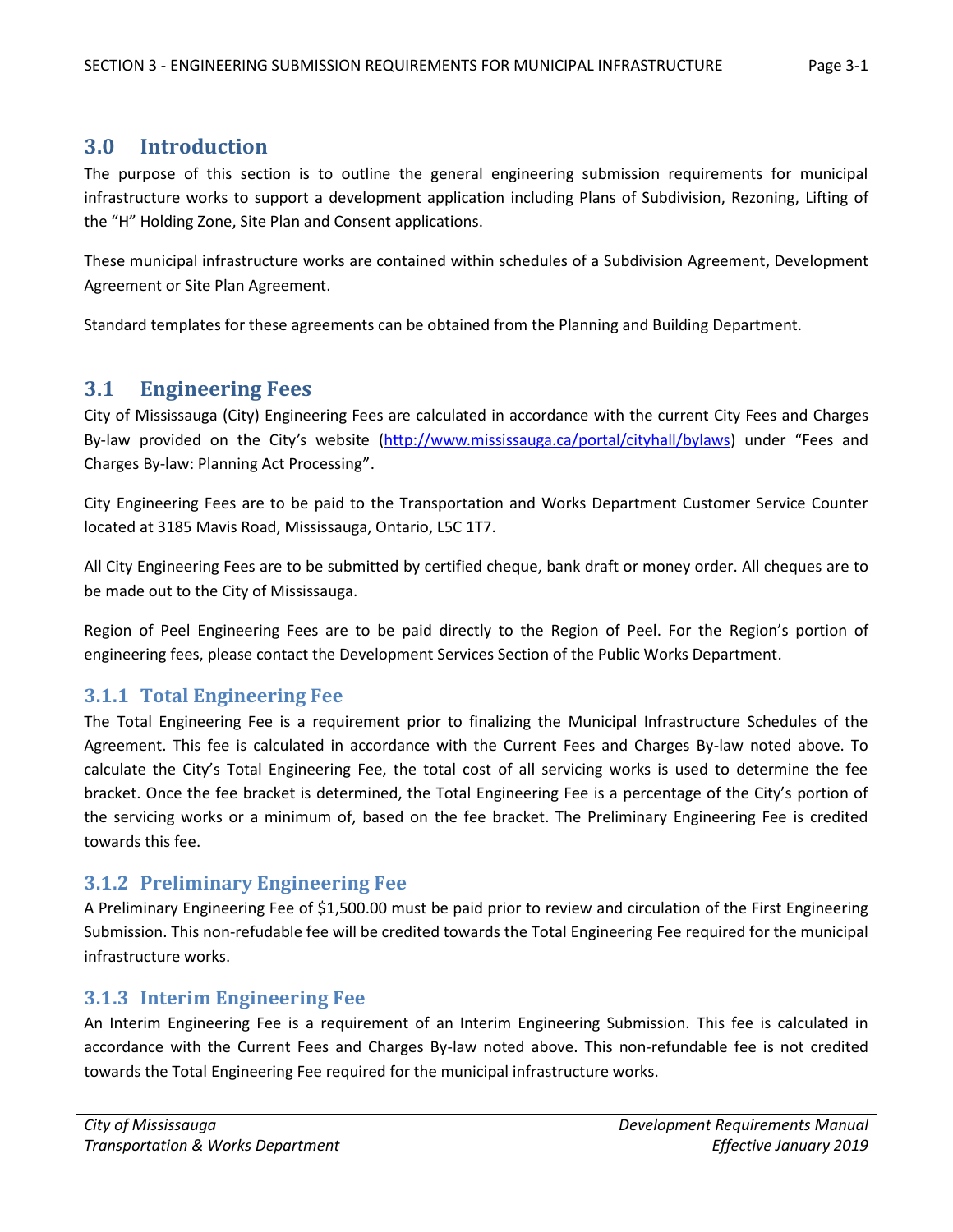# <span id="page-2-0"></span>**3.1.4 Final Engineering Fee**

A Final Engineering Fee is a requirement of a Final Engineering Submission. This fee is calculated in accordance with the Current Fees and Charges By-law noted above as the Total Engineering Fee minus the Preliminary Engineering Fee.

# <span id="page-2-1"></span>**3.2 Municipal Infrastructure Schedules (Subdivision Agreement)**

### **SCHEDULE "D" – Works and Servicing**

Servicing works and additional terms, provisions, conditions and notes for the municipal infrastructure are placed in this schedule.

- **SCHEDULE "D-1" – Drawings, Plans and Specifications of the Engineering Works** List of survey and engineering plans that are applicable to the municipal works.
- **SCHEDULE "D-2" – Drawings, Plans and Specifications of the Landscaping Works**

List of survey and landscape plans that are applicable to the municipal works.

### **SCHEDULE "D-3" – Timing of Municipal Infrastructure**

The Owner agrees to complete the engineering works as listed in Schedule "G", in accordance with the timing provisions outlined in Schedule "D-3" of this Agreement. Any extension of these completion dates is to be approved by the Commissioner of Transportation and Works and/or the Regional Commissioner of Public Works.

**SCHEDULE "D-4" – Land Dedication and Conveyances**

Land dedications and conveyances required for the development.

- **SCHEDULE "D-5" – Development Charge Credits**
- **SCHEDULE "E" – Region of Peel Conditions (Subdivision Agreement)** The Owner is to consult with the Region of Peel for inclusion of their conditions within this schedule.

### **SCHEDULE "G" – Securities**

The cost of all municipal infrastructure structure works are to be included within this schedule, including cash contributions. Refer to Appendix A for examples of the summarized and detailed cost estimate formats.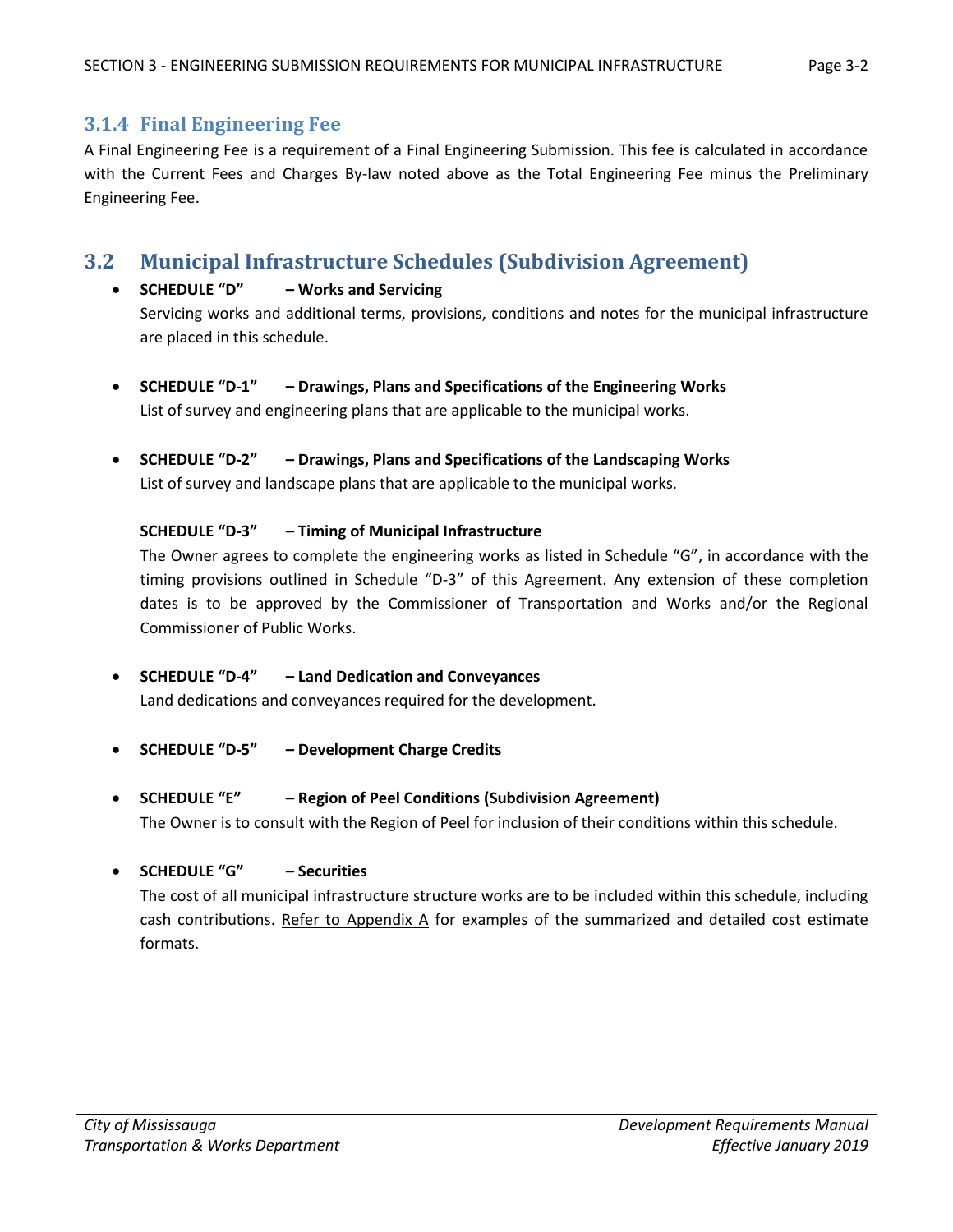# <span id="page-3-0"></span>**3.3 Municipal Infrastructure Schedules (Development/Site Plan Agreement)**

### **SCHEDULE "D"/"C" – Municipal Infrastructure** Servicing works and additional terms, provisions, conditions and notes for the municipal infrastructure are placed in this schedule.

- **SCHEDULE "D-1"/"C-1" – Drawings, Plans and Specifications of the Servicing Works** List of survey, engineering and landscape plans that are applicable to the development.
- **SCHEDULE "D-2"/"C-2" – Financial Contributions of the City and the Region to the Servicing Works** Details of the participation, if any, of the City and/or Region with respect to the financing of the Works, are shown in this schedule of the Agreement.

### **SCHEDULE "D-3"/"C-3" – Timing of the Servicing Works**

The Owner agrees to complete the engineering works as listed in Schedule "G", in accordance with the timing provisions outlined in Schedule "D-3"/"C-3" of this Agreement. Any extension of these completion dates is to be approved by the Commissioner of Transportation and Works and/or the Regional Commissioner of Public Works.

**SCHEDULE "D-4"/"C-4" – Land Dedication and Conveyances**

Land dedications and conveyances required for the development.

**SCHEDULE "E" – Region Conditions (Development Agreement Only)**

The Owner is to consult with the Region of Peel for inclusion of their conditions within this schedule.

**SCHEDULE "G"/"D" – Securities**

The cost of all municipal infrastructure structure works are to be included within this schedule, including cash contributions. Refer to Appendix A for examples of the summarized and detailed cost estimate formats.

# <span id="page-3-1"></span>**3.4 Engineering Submissions**

All engineering submissions are to be coordinated and submitted to the Development Engineering Section of the Transportation and Works Department by the Consulting Engineer. The Development Engineering Coordinator will circulate to internal departments and external agencies for comments and/or approvals. All comments and/or approvals will be returned to the Consulting Engineer through the Development Engineering Coordinator.

Draft copies of the Schedules are to be on legal size paper. Prints of drawings for all submissions shall be on A1 size paper (594mm x 841mm) individually folded to 210 mm x 297 mm size and placed in numerical order, with the title block out. The title block shall follow the City's title block template requirements (Refer to Appendix D). Each print shall be stamped with the submission number and date of submission.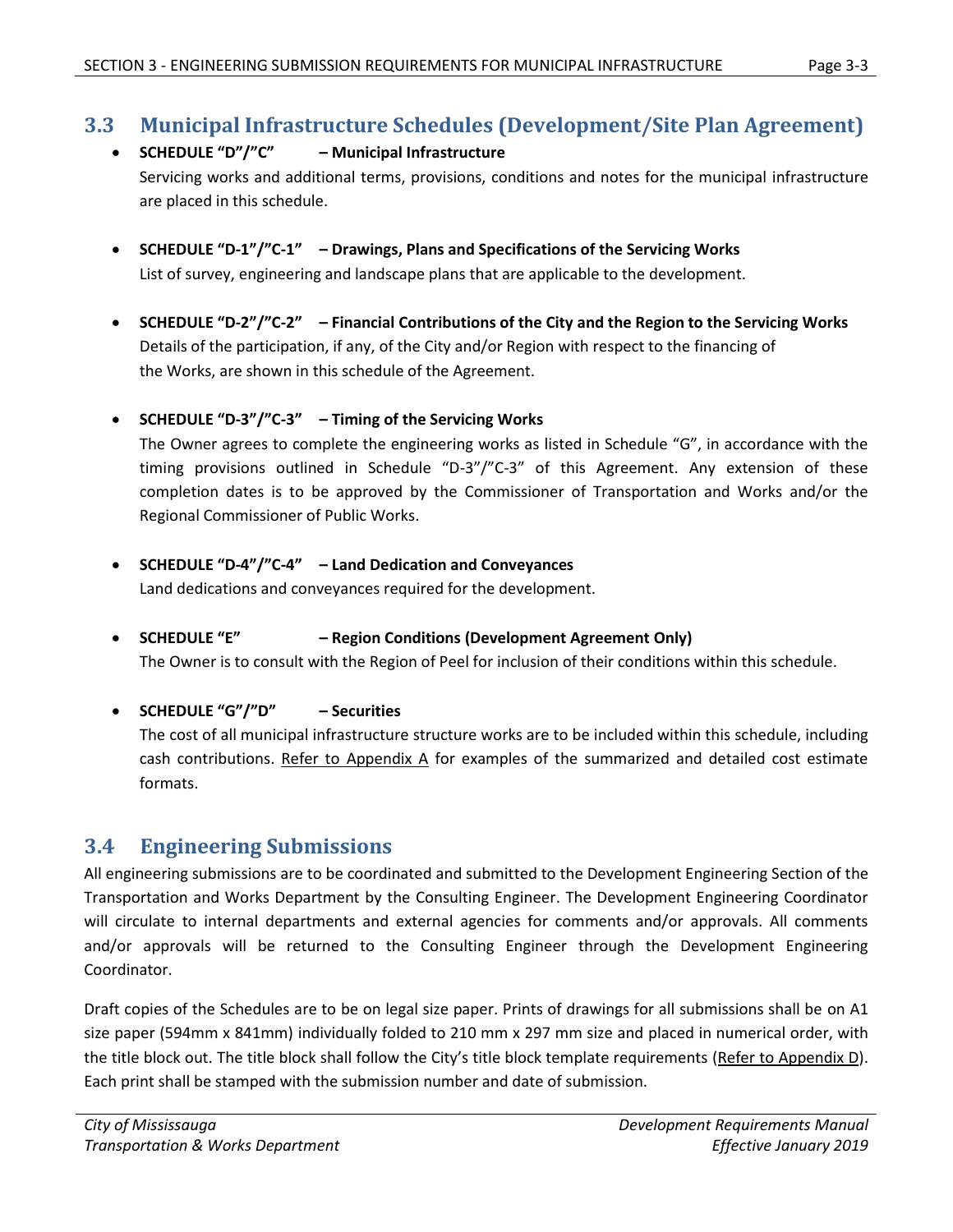Submissions are to be submitted in their entirety by ONE agent of the Owner in ONE complete package including a cover letter. Any incomplete submissions delivered to the City shall be returned immediately.

Separate submissions are to be made to the Regional Municipality of Peel in accordance with their requirements.

Items listed with the following bullet " $\triangleright$ " are additional submission requirements for a Draft Plan of Subdivision application. An example is provided below.

*Proposed Plan for Registration (M-Plan)*

#### <span id="page-4-0"></span>**3.4.1.1 First Engineering Submission**

**PRIOR TO THE FIRST ENGINEERING SUBMISSION, PLEASE CONTACT THE DEVELOPMENT ENGINEERING COORDINATOR TO ARRANGE A MEETING TO REVIEW THE FIRST ENGINEERING SUBMISSION REQUIREMENTS IN DETAIL.**

**NOTE: AN INCOMPLETE ENGINEERING SUBMISSION WILL BE RETURNED WITHOUT A COMPLETE REVIEW AND COMMENTS. THIS CAN RESULT IN UNNECESSARY AND AVOIDABLE TIME DELAYS FOR THE OWNER WHO MAY INCUR AN INTERIM ENGINEERING SUBMISSION FEE.**

#### **The following material is required for the First Engineering Submission:**

- (1) Two copies of the following, labeled "*Development Engineering*":
	- Reference Plans
	- General Above Ground Services Plan
	- General Underground Services Plan
	- Storm Drainage Plans
	- Storm Sewer Design Sheets
	- Stormwater Management Report
	- Plan and Profile Drawings
	- Miscellaneous and Special Detail Drawings (i.e. detailed drawings for outlets and watercourse improvements)
	- Grading Plans
	- Pavement Marking Plan
	- Signage Plan
	- Utility Plan
	- Streetscape/Landscape Plans
	- Geotechnical Soils Report
	- Phase One Environmental Site Assessment
	- Traffic Impact Study
	- Draft Agreement Schedules
	- Noise Report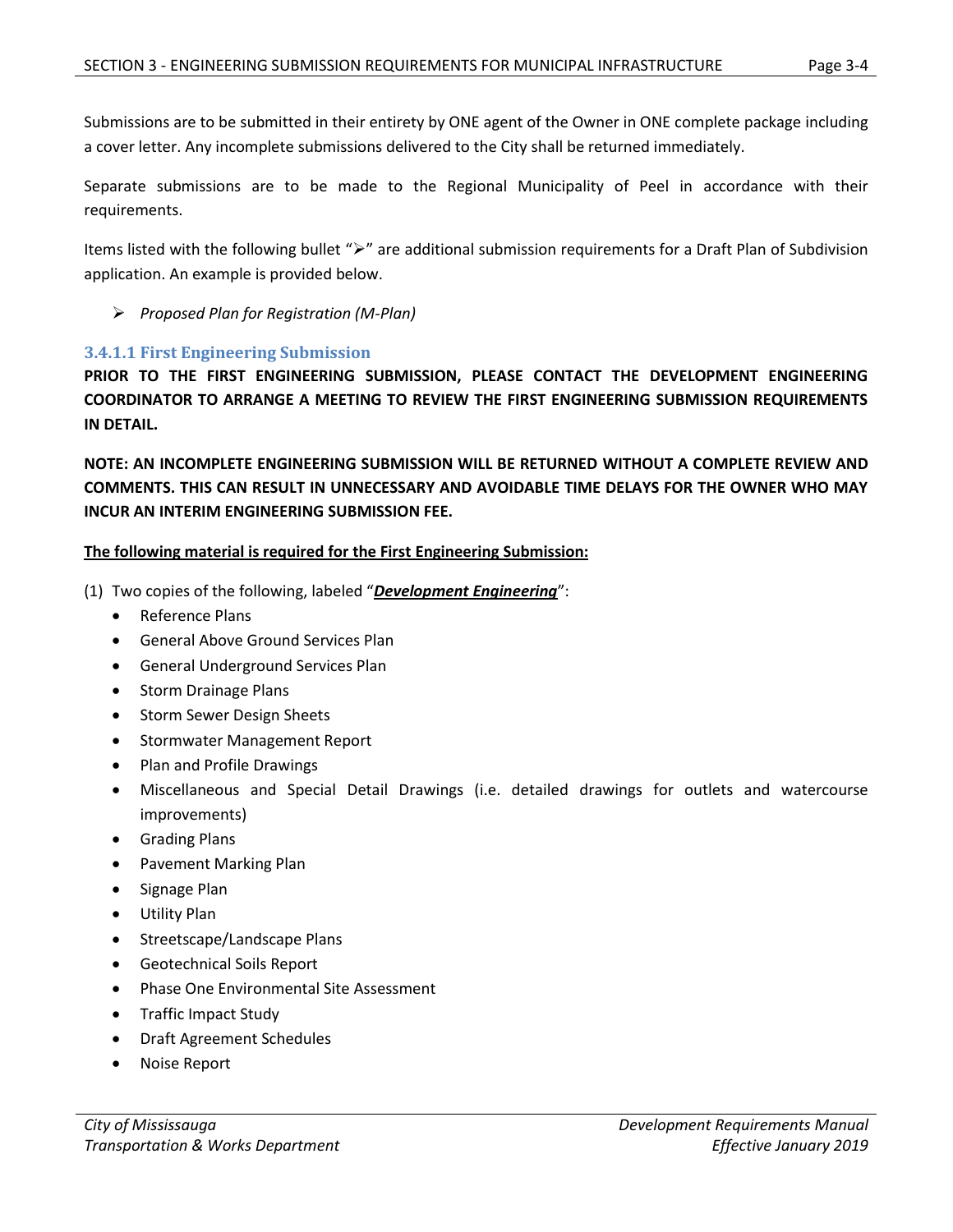- $\triangleright$  Proposed Plan for Registration (M-Plan)
- $\triangleright$  Tree Survey Plan
- $\triangleright$  Arborist Report
- (2) Two copies of the following, labeled "*Environmental Services – Storm Drainage*":
	- Reference Plans
	- General Above Ground Services Plan
	- General Underground Services Plan
	- Storm Drainage Plans
	- Storm Sewer Design Sheets
	- Stormwater Management Report
	- Plan and Profile Drawings
	- Detailed Drawings for Outlets and Watercourse Improvements
	- **•** Grading Plans
	- Draft Agreement Schedules
	- $\triangleright$  Proposed Plan for Registration (M-Plan)
- (3) Two copies of the following, labeled "*Transportation Infrastructure Management – Traffic*":
	- Reference Plans
	- General Above Ground Services Plan
	- Plan and Profile Drawings
	- Pavement Marking Plan
	- Streetscape/Landscape Plans
	- Draft Agreement Schedules
	- Traffic Impact Study
	- Signage Plan
	- Utility Plan
	- $\triangleright$  Proposed Plan for Registration (M-Plan)
- (4) One copy of the following, labeled "*Environmental Services – Environmental Management & Compliance*":
	- Reference Plans
	- General Above Ground Services Plan
	- General Underground Services Plan
	- Phase One Environmental Site Assessment
	- Draft Agreement Schedules
	- $\triangleright$  Proposed Plan for Registration (M-Plan)
- (5) Two copies of the following, labeled "*Community Services - Park Planning*":
	- Reference Plans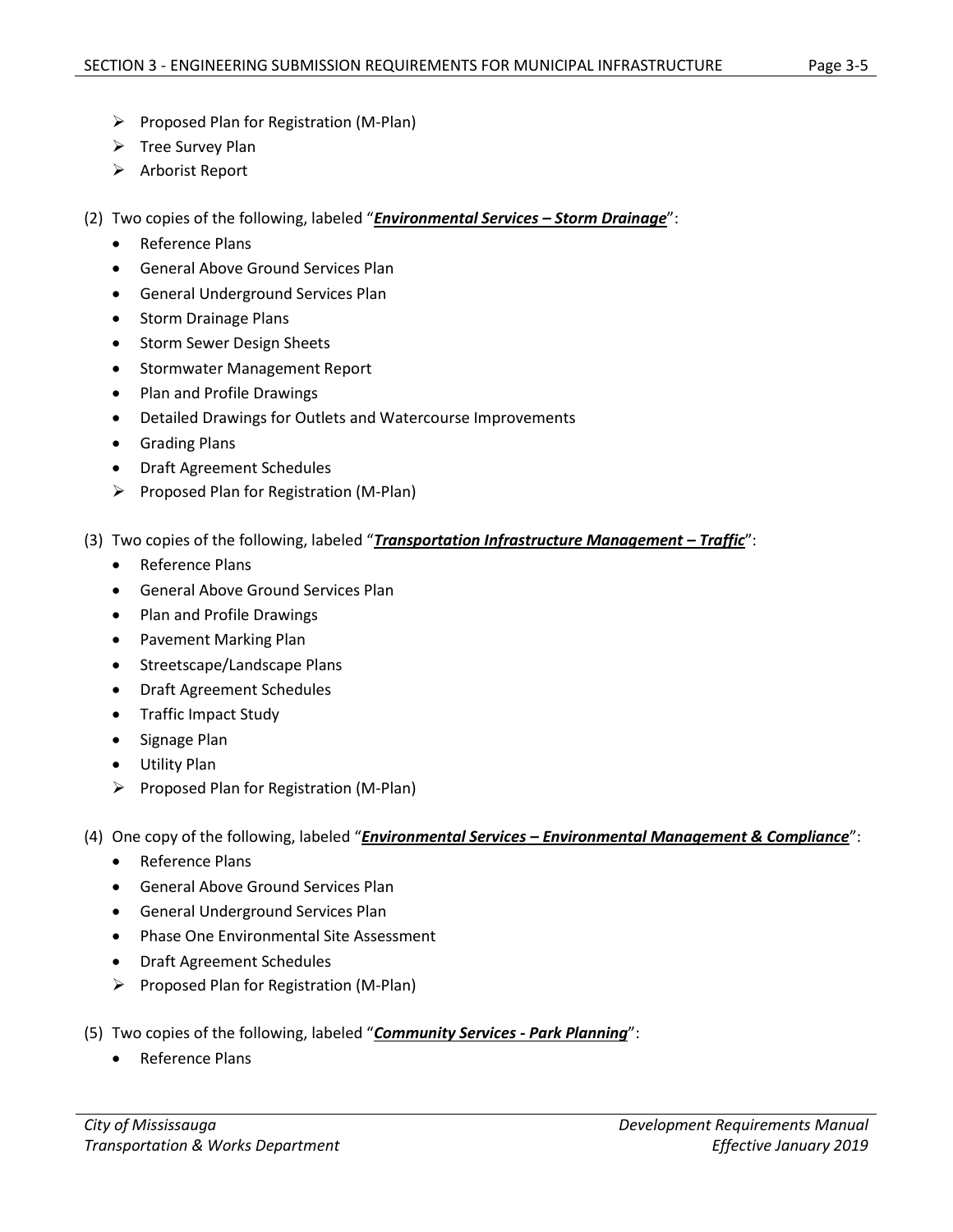- General Above Ground Services Plan
- General Underground Services Plan
- **•** Grading Plans
- Utility Plan
- Streetscape/Landscape Plans
- Phase One Environmental Site Assessment
- Draft Agreement Schedules
- $\triangleright$  Proposed Plan for Registration (M-Plan)
- $\triangleright$  Tree Survey Plan
- $\triangleright$  Arborist Report
- (6) One copy of the following, labeled "*Alectra Mississauga*":
	- A complete set of drawings, as per the Development Engineering set listed above.
	- A copy of the Consulting Engineer's Letter of Retention
	- $\triangleright$  Proposed Plan for Registration (M-Plan)
- (7) A Letter of Retention from the Consulting Engineer stating that they have been engaged for the design and complete general construction supervision of all municipal services (Refer to Appendix B).
- (8) A Letter of Retention from the Geotechnical Engineer stating that they have been retained to supervise, in total, the installation of bedding and the backfilling of all trenches within road allowances and easements, and to certify to the Owner and the City that they have supervised the backfilling operations, carried out sufficient tests to obtain a representative report as to the compaction of the backfill and that they find the backfill installation to be in compliance with the City's specifications (Refer to Appendix B).
- (9) A copy of the Consulting Engineer's letter to the *Region of Peel* forwarding the first engineering submission in accordance with their requirements.
- (10)Proof of payment of the Preliminary Engineering Fee in the amount of \$1,500.00 from the T&W Customer Service Counter.

### **For Draft Plans of Subdivisions, please also include the following material:**

(11)A letter from the Ontario Land Surveyor confirming that the Development and Design Division of the Planning and Building Department is in receipt of the proposed plan for registration (M-Plan).

### <span id="page-6-0"></span>**3.4.1.2 Second Engineering Submission**

**PLEASE BE ADVISED THAT THE CITY WILL NOT CIRCULATE TO PUCC AND MOECP (ITEMS 9 AND 10 BELOW) UNTIL THE CITY IS SATISFIED WITH THE ENGINEERING DESIGN. PRIOR TO THE SECOND ENGINEERING SUBMISSION, PLEASE CONTACT THE DEVELOPMENT ENGINEERING COORDINATOR PRIOR TO PREPARING THE PUCC AND MOECP PACKAGES FOR THIS COMFIRMATION AND SUBMISSION REQUIREMENTS.**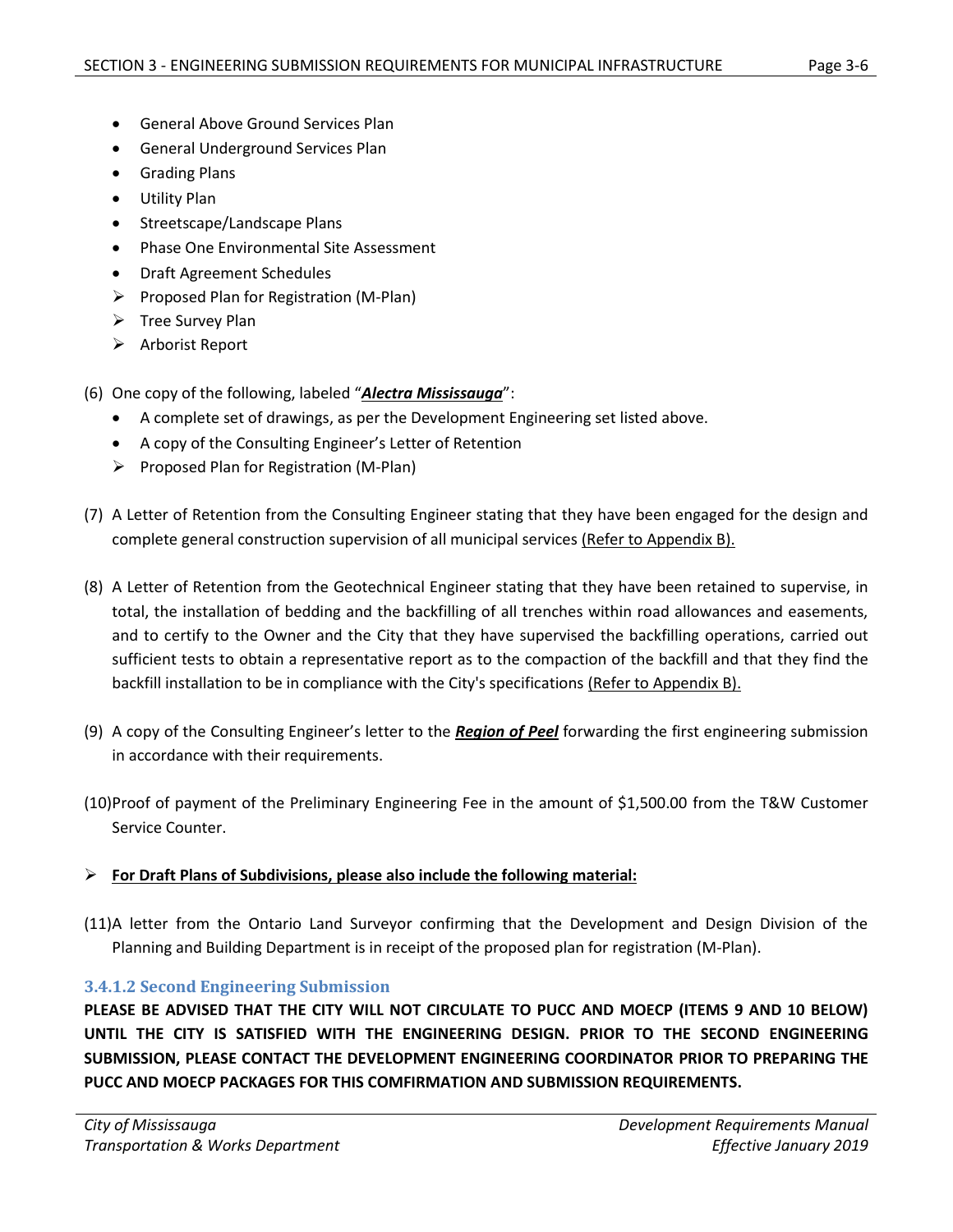### **The following material is required for the Second Engineering Submission:**

- (1) All First Engineering Submission Plans, Drawings and Agreement Schedules that were marked up by Development Engineering as part of the First Engineering Submission review.
- (2) A comment response matrix explaining how each outstanding condition has been addressed.
- (3) Two complete sets labeled "*Development Engineering*":
	- All revised materials (i.e. plans, drawings, schedules, etc.), which must satisfactorily address the First Engineering Submission comments.
- (4) One complete set, labeled appropriately for each of the following reviewers, with all revised materials (i.e. plans, drawings, schedules, etc.) that must satisfactorily address the First Engineering Submission comments:
	- *Environmental Services – Storm Drainage*
	- *Transportation Infrastructure Management – Traffic*
	- *Environmental Services – Environmental Management & Compliance*
- (5) Two complete sets labeled "*Community Services - Park Planning*":
	- All revised materials (i.e. plans, drawings, schedules, etc.), which must satisfactorily address the First Engineering Submission comments.
- (6) Three complete sets, which must reflect all the required revisions from the First Engineering Submission comments, labeled "*Planning and Building - Development & Design*":
	- General Above Ground Services Plan
	- Grading plan
	- Utility Plan (if required)
	- Streetscape/Landscape Plans
	- Draft Agreement Schedules
	- $\triangleright$  Fencing Plan
	- $\triangleright$  Proposed Plan for Registration (M Plan)
- (7) One complete set, which must reflect all the required revisions from the First Engineering Submission comments, labeled "*Survey Section*":
	- General Above Ground Services Plan
	- General Underground Services Plan
	- Reference Plans
	- Draft Agreement Schedule 'D-4'
	- $\triangleright$  Proposed Plan for Registration (M-Plan)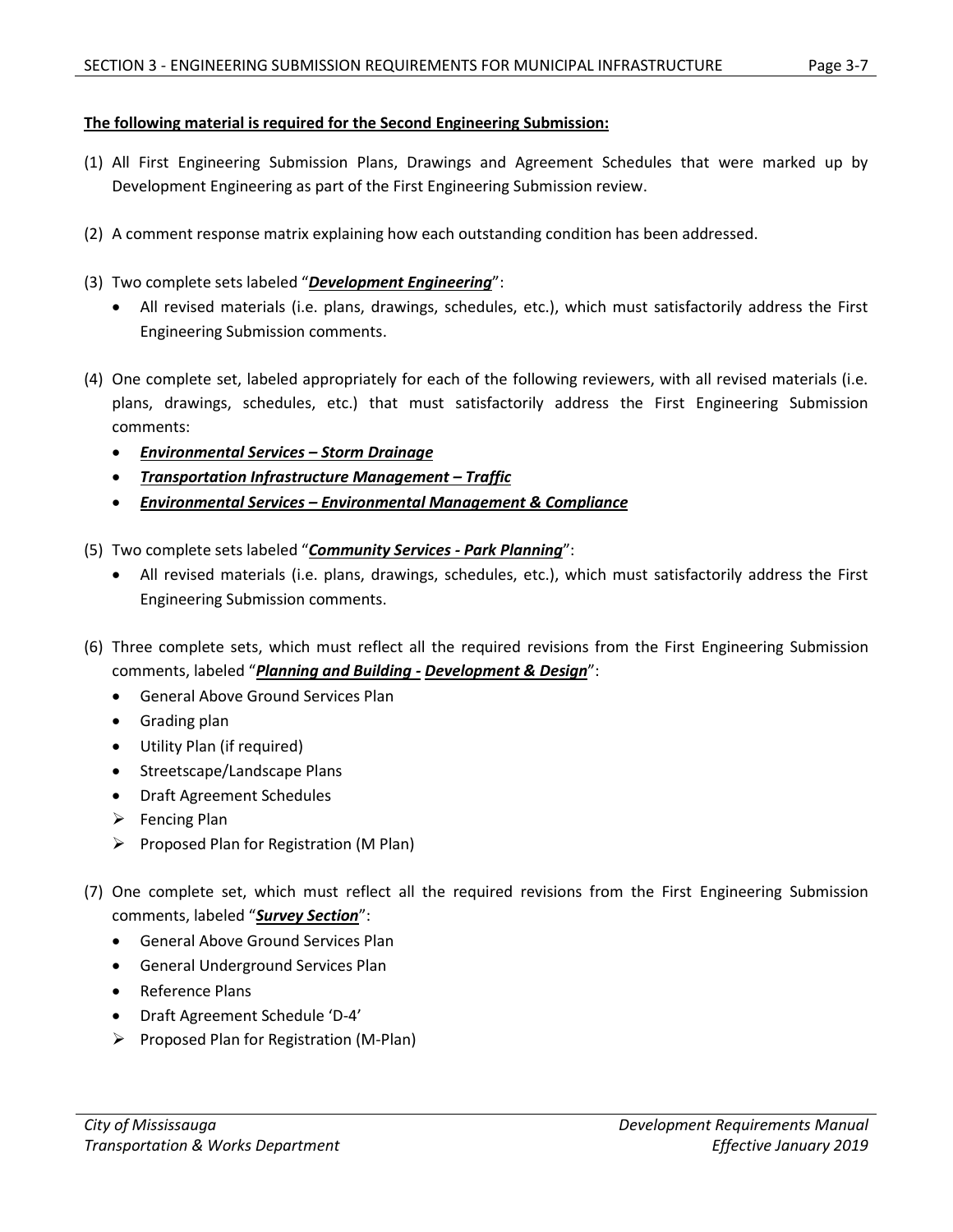- (8) Two copies, which must reflect all the required revisions from the First Engineering Submission comments, labeled "*MiWay Transit*":
	- General Above Ground Services Plan
- (9) Six (6) prints and one (1) digital copy (CADD) of all applicable plans of existing roads on which additional services are to be installed for *P.U.C.C.* approval. These are to be divided into individual bundles. A key plan is to be provided on these plans.

**NOTE:** *PUCC applications will not be forwarded until the City is satisfied with the engineering design. Please contact the Development Engineering Coordinator to confirm which drawings are required.*

(10)One package labeled "*Ministry of the Environment, Conservation and Parks (MOECP)*":

- Two original sets, plus one copy, of the MOECP Environmental Compliance Approval application, which must be signed by the Owner and the Consulting Engineer
- Two copies of associated reports and storm sewer design sheets
- One set of all applicable drawings

If a Stormwater Management Pond Facility is included:

- Two copies of the Stormwater Management Pond Planting Plans prepared and stamped by a Landscape Architect, including detailed drawings, pond plant lists and a detailed cost schedule for the purposed landscaping works
- Two original sets, plus one copy, of the MOECP Environmental Compliance Approval application, which must be signed by the Owner and Consulting Engineer
- Two copies of associated reports
- One set of all applicable drawings

**NOTE:** *MOECP ECA applications will not be forwarded until the City is satisfied with the engineering design. Please contact the Development Engineering Coordinator to confirm which drawings are required.*

- (11)A letter from the electrical consultant confirming that a submission has been made to "*Alectra Mississauga"* for street lighting approval.
- (12)If approvals from *External Agencies* are required, two complete sets of drawings and Agreement Schedules and associated reports are to be provided for forwarding to the appropriate authorities by the City.

#### **For Draft Plans of Subdivisions, please also include the following material:**

- (13)Two copies, which must reflect all the required revisions from the First Engineering Submission comments, labeled "*Board of Education*" and/or "*Separate School Board*":
	- General Above Ground Services Plan
	- Proposed Plan for Registration (M Plan)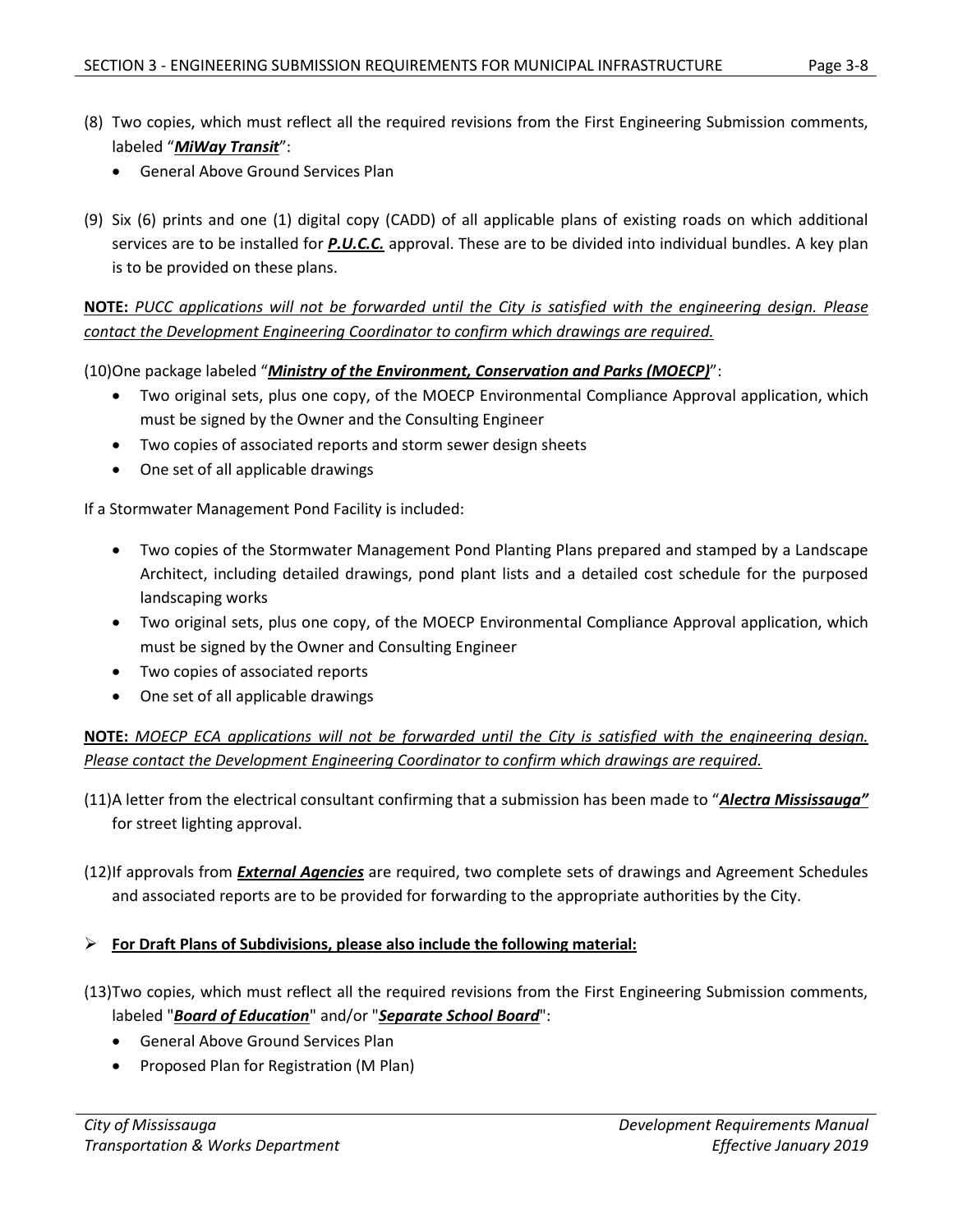- (14)Two copies, which must reflect all the required revisions from the First Engineering Submission comments, labeled "*Canada Post*":
	- General Above Ground Services Plan

#### <span id="page-9-0"></span>**3.4.1.3 Interim Engineering Submission**

An Interim Engineering Submission is required when the current submission does not meet the City's requirements. This includes but is not limited to: lack of submission material for review, missing information, major outstanding conditions that have not been addressed, improperly submitted material. When an Interim Engineering Submission is required, the following will need to be submitted:

- (1) Submit two complete sets of all survey plans, engineering plans, landscape plans, agreement schedules, design material (reports, design sheets etc.) and return of the previous submission "mark ups".
- (2) A comment response matrix explaining how all outstanding conditions have been addressed.
- (3) Also provide separate labeled packages of revised materials for various divisions and agencies to ensure all of their previous comments have been addressed.
- (4) Proof of payment of the Interim Engineering Submission Fee from the T&W Customer Service Counter.

#### <span id="page-9-1"></span>**3.4.1.4 Final Engineering Submission**

#### **The following material is required for the Final Engineering Submission:**

- (1) Two (2) complete sets of Municipal Infrastructure Schedules.
- (2) Eight (8) complete sets of all drawings (full size) listed in the Agreement.
- (3) Ten (10) additional copies of the Above Ground Services Plan showing the road network, emergency routes, temporary accesses, construction roads and fire hydrants etc.
- (4) One (1) set of mylars of all drawings listed in the Agreement.
- (5) Two (2) copies of the final Storm Drainage Plan, Storm Sewer Design Sheets and all associated drainage reports labeled "*Environmental Services – Storm Drainage*".
- (6) An original Letter of Credit for the approved securities as per Schedule "G" of the Agreement, plus one copy.
- (7) Proof of payment from the T&W Customer Service Counter for (a) the Final Engineering Fee and, (b) any required cash contributions.
- (8) One (1) original Certificates of Insurance as per Article 'IV' or 'V' of the Agreement.